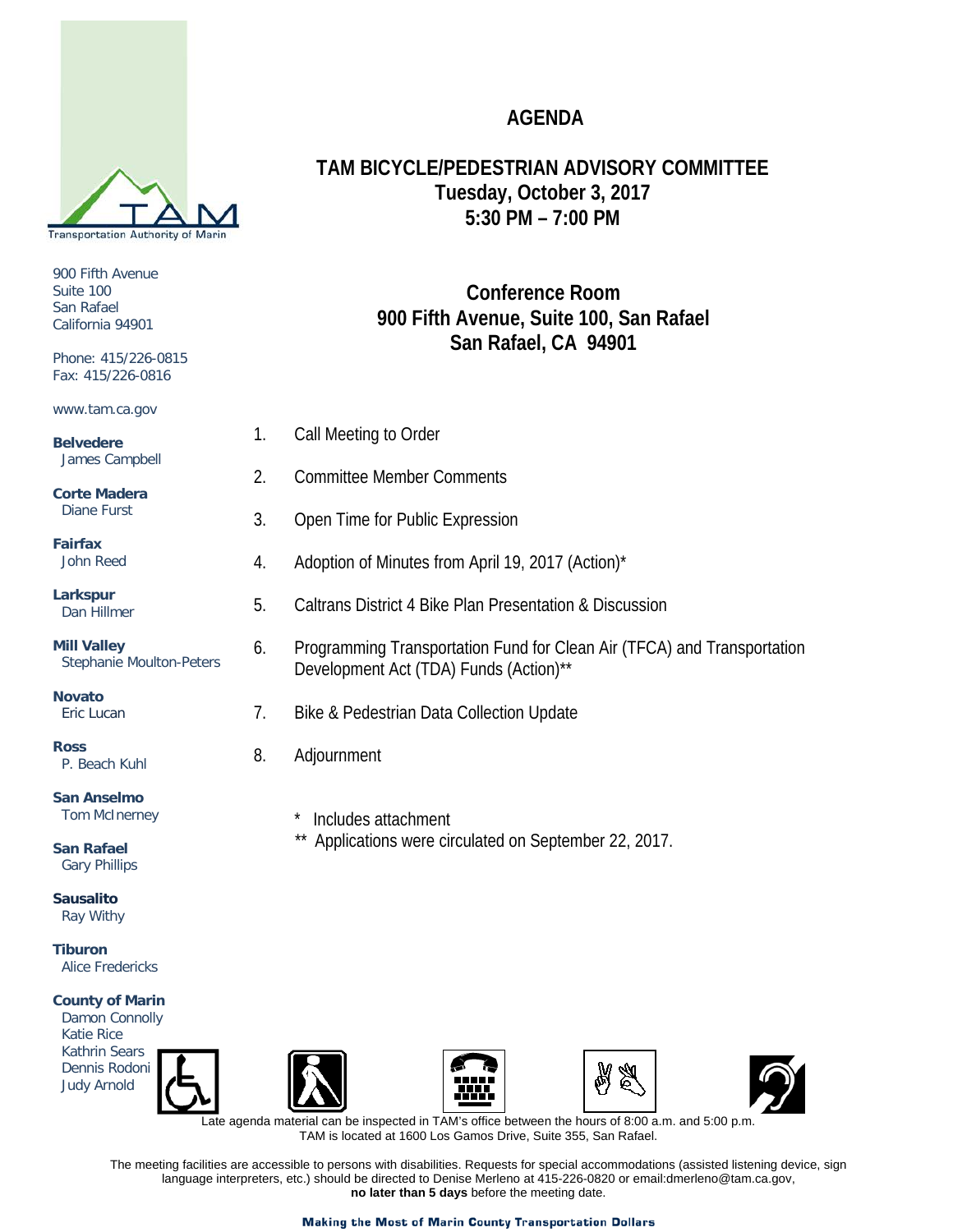### **BICYCLE PEDESTRIAN ADVISORY COMMITTEE (BPAC)**

#### **Minutes of April 19, 2017**

| <b>BPAC Members Present:</b>  | <b>Ben Berto</b><br>Mark Birnbaum<br>Kristen Drumm<br>Cheryl Longinotti<br>Don Magdanz<br>Nancy Weninger                                                                                                                                                                                                                                    |
|-------------------------------|---------------------------------------------------------------------------------------------------------------------------------------------------------------------------------------------------------------------------------------------------------------------------------------------------------------------------------------------|
| <b>Staff/Sponsors/Public:</b> | David Chan, TAM Manager of Programming & Legislation<br>Bill Whitney, TAM Deputy Executive Director<br>Molly Graham, TAM Public Outreach Coordinator<br>Scott McDonald, TAM Senior Transportation Planner<br>Bjorn Giepenburg, MCBC<br>Dwayne Price, Larkspur<br>Jean Severinghaus, Greenbrae and Caltrans BAC<br>Kathy McLeod, Mill Valley |

#### **1. Introductions**

The BPAC Meeting was called to order at 7:06 p.m. Committee members, staff and members of the public did introductions.

#### **2. Committee Member Comments**

No committee member comments were made.

#### **3. Open Time for Public Expressions**

Jean Sevinghaus, Marin member at large from the Caltrans District 4 Bicycle Advisory Committee offered insights regarding the importance of the Caltrans District 4 Bike Plan.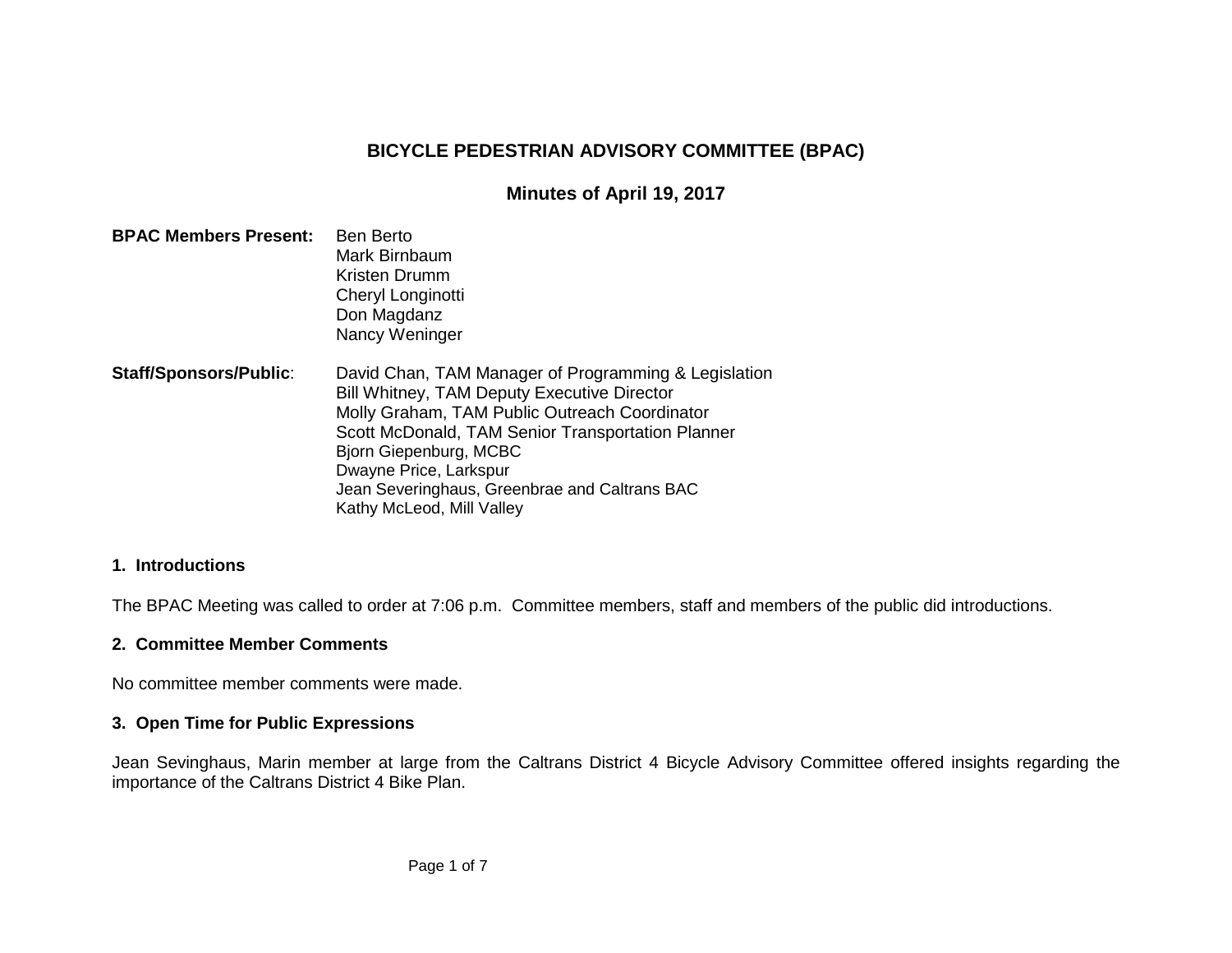#### **4. Adoption of Minutes from July 12, 2016**

Nancy Weninger moved to adopt the minutes from July 12, 2015. Ben Berto seconded the motion and the minutes were approved unanimously.

#### **5. OBAG Cycle 2 Update Discussion**

David Chan discussed the OBAG (Multi-Fund) Call for Projects and comparison of the BPAC Recommendation from July 2016 and Actual Programming of OBAG 2 and Other Funds. The presentation included the following material:

|                                                          | <b>Comparison of BPAC Recommendation and Actual Programming of OBAG 2 and Other Funds</b>                                                                                                                                                                                                                 |                                                                                                                                                                                                                                                                                                                                                                                                                        |
|----------------------------------------------------------|-----------------------------------------------------------------------------------------------------------------------------------------------------------------------------------------------------------------------------------------------------------------------------------------------------------|------------------------------------------------------------------------------------------------------------------------------------------------------------------------------------------------------------------------------------------------------------------------------------------------------------------------------------------------------------------------------------------------------------------------|
| <b>Funds</b>                                             | <b>BPAC Recommendation - July 12, 2016</b>                                                                                                                                                                                                                                                                | <b>Actual Programming</b>                                                                                                                                                                                                                                                                                                                                                                                              |
| TFCA - \$350,000                                         | All available funds to Sausalito's Gate 6                                                                                                                                                                                                                                                                 | \$500,000 to Sausalito's Gate 6 (\$344,000 in TFCA funds and<br>\$156,000 in local TAM funds)                                                                                                                                                                                                                                                                                                                          |
| TDA - \$260,000                                          | • \$100,000 to Corte Madera's Redwood Path Repaving<br>• \$115,000 Larkspur's Magnolia Ped Improvement<br>• Approximately \$45,000 to Marin County's Bicycle Signs                                                                                                                                        | • \$100,000 to Corte Madera's Redwood Path Repaving<br>• \$115,000 Larkspur's Magnolia Ped Improvement<br>• \$45,000 to Marin County's Bicycle Signs                                                                                                                                                                                                                                                                   |
| OBAG 2 and<br><b>TAM</b> Local<br>Funds -<br>\$9,184,000 | Did not recommend specific funding amounts for<br>OBAG and local funds but ranked the following in<br>ranked order of priority:<br>1. San Rafael's 2nd to Andersen Path<br>2. Corte Madera's Tamal Vista Bike/Ped Path<br>3. San Rafael's Francisco Blvd East Improvements<br>4. San Anselmo's Bike Spine | 1. San Rafael's 2nd to Andersen Path - \$1,250,000 (\$250,000 in<br>local TAM funds and \$1,000,000 in federal CMAQ funds from<br>MTC)<br>2. Corte Madera's Tamal Vista Bike/Ped Path - \$892,00<br>(\$526,000 in local TAM funds and \$366,000 in FY 17/18 TFCA<br>funds)<br>3. San Rafael's Francisco Blvd East Improvements - \$6,130,000<br>(\$2,100,000 in OBAG 2 funds and \$4,025,000 in Regional ATP<br>funds) |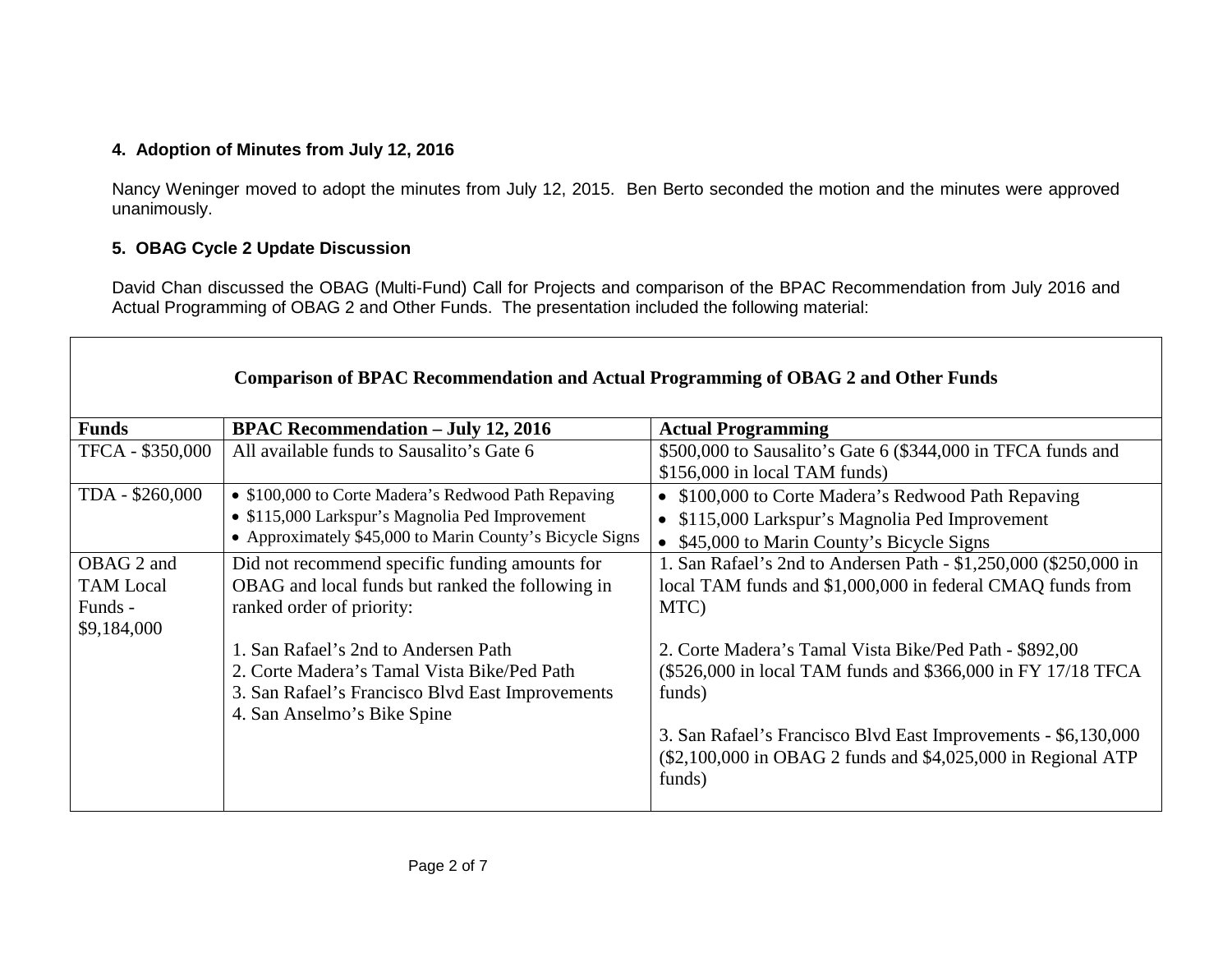|  | 4. San Anselmo's Bike Spine - \$235,000 in OBAG 2 SRTS funds                           |
|--|----------------------------------------------------------------------------------------|
|  | <b>Other Funded Bike/Ped Projects</b>                                                  |
|  | • San Anselmo's Pavement Rehabilitation and Crossing<br>Improvements $-$ \$1,134,000   |
|  | • Marin City's Phillips Drive Pavement and Streetscape<br>Improvements $-$ \$1,000,000 |
|  | • San Anselmo's Hub Reconfiguration Project Study - \$309,000                          |
|  | • Ross' Bike Plan Update - \$15,000                                                    |
|  | • NPS' Fort Baker's Vista Point Trail - \$500,000                                      |
|  | • Corte Madera's Paradise Drive Multi-Use Pathway Gap                                  |
|  | Closure (Westward Drive to Upupanda Way) - \$312,000                                   |
|  | • Corte Madera's Paradise Drive Multi-Use Pathway (San                                 |
|  | Clemente Drive to Seawolf Passage) - \$467,000                                         |
|  | • Crossing Guard Program - \$162,000                                                   |
|  | • Novato's Hill Recreation Area Improvements - \$264,350                               |
|  | • Novato's Carmel Open Space Land Acquisition - \$103,950                              |

### **6. Caltrans District 4 Bike Plan & Survey Discussion**

Scott McDonald provided some background details for the discussion and exercise to develop locations and needs as a committee for the Caltrans District 4 Bicycle Plan. Last year Caltrans developed at the State level a Statewide Bike/Pedestrian Plan offering a high level policy and goal oriented document with a statewide goal of tripling the number of people who bike by 2020. The statewide plan was so developed with the understanding that the individual districts (12 Caltrans Districts in the state) build upon it and develop a more detailed plan – which led to the District 4 Bike Plan being developed.

In addition to the collection for surveys directly from members of the public, Caltrans District 4 staff encouraged a separate submittal from the BPAC regarding additional sites for their review.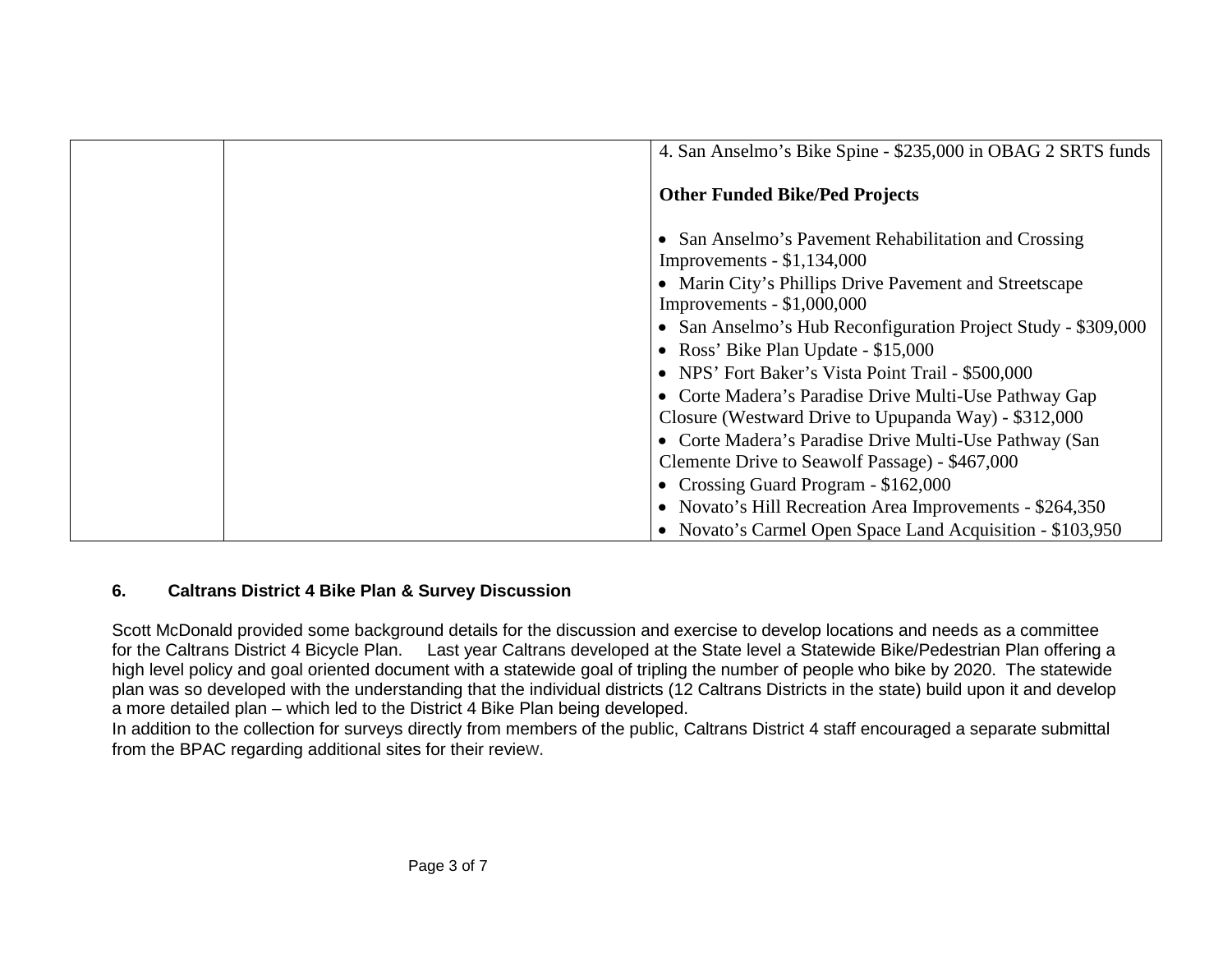The BPAC discussed the method of having each member offer a suggested location and issues associated with the location to be provided to Caltrans, with some members providing comments along with each of the mapped locations.

#### **Mapped Locations Based on BPAC List:**



Comments submitted from Locations Based on BPAC List: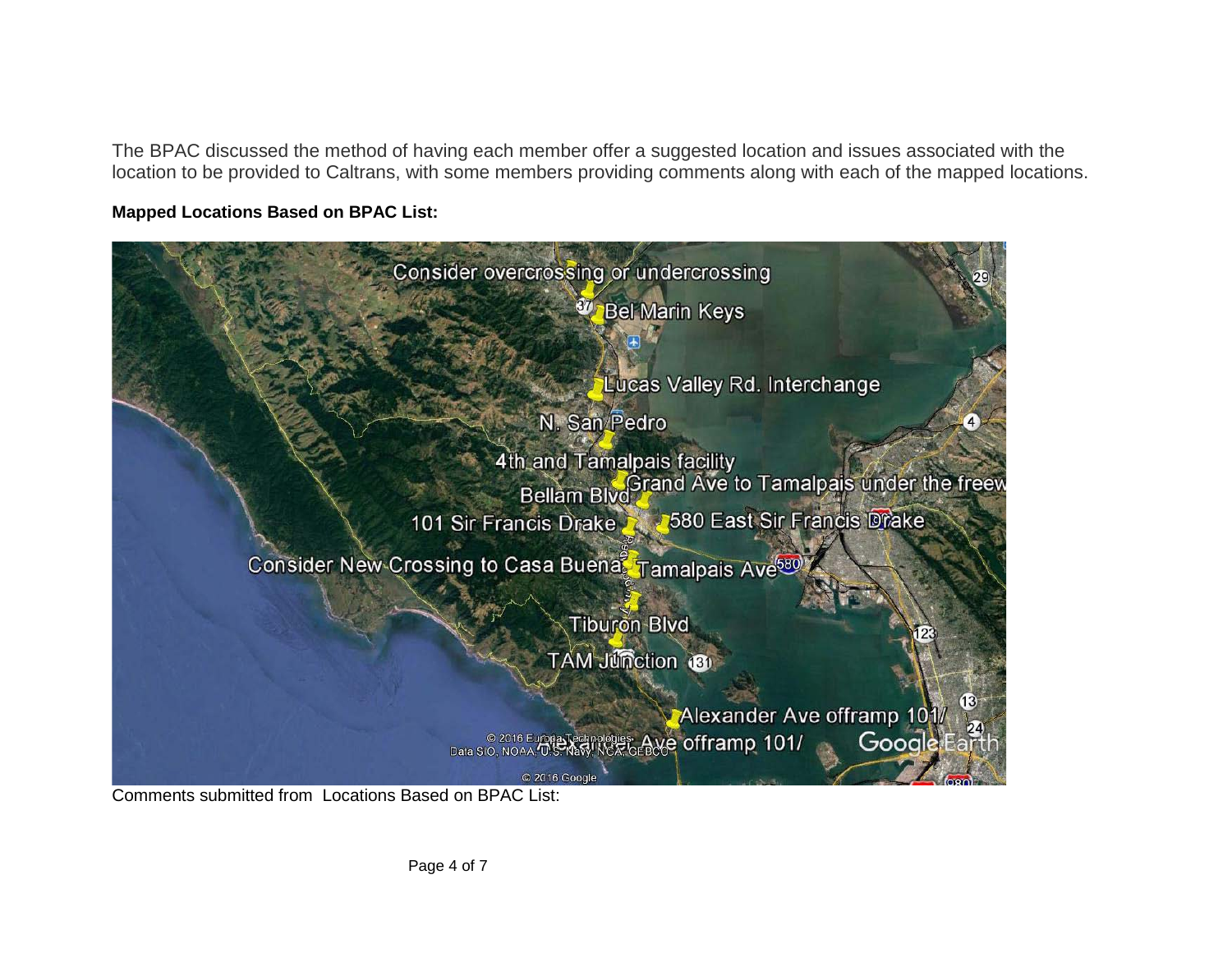BPAC Comments Associated with the List of Locations:

## **Consider overcrossing or undercrossing (Hwy 37 Area)**

Bikeway to be explored as either a new undercrossing or overcrossing in the area of Hwy 37, and could link to SF Bay Trail, Enfrente Bikeway, Hanna Ranch Path, Vintage Oaks, and Bel Marin Keys. This would provide a direct, flat route from the main part of Novato to Bel Marin Keys, a large employment area.

### **Rowland Blvd. Interchange**

Improve East to West connection. Incredibly unsafe as cyclists and peds are crossing high speed motorized vehicle traffic that is getting on/off of 101.

### **Bel Marin Keys**

High need for school children, high volumes. Also an important connection between W. side of 101 and entire Hamilton and Bel Marin Keys industrial park/residential areas.

### **Lucas Valley Rd. Interchange**

Getting from Park & Ride to west side of freeway. Dark, no separated area for bike/ped, horrible pavement.

# **N. San Pedro**

Particularly west bound going under the freeway alongside traffic is challenging. Need to dodge cars merging onto 101.

# **San Rafael Downtown**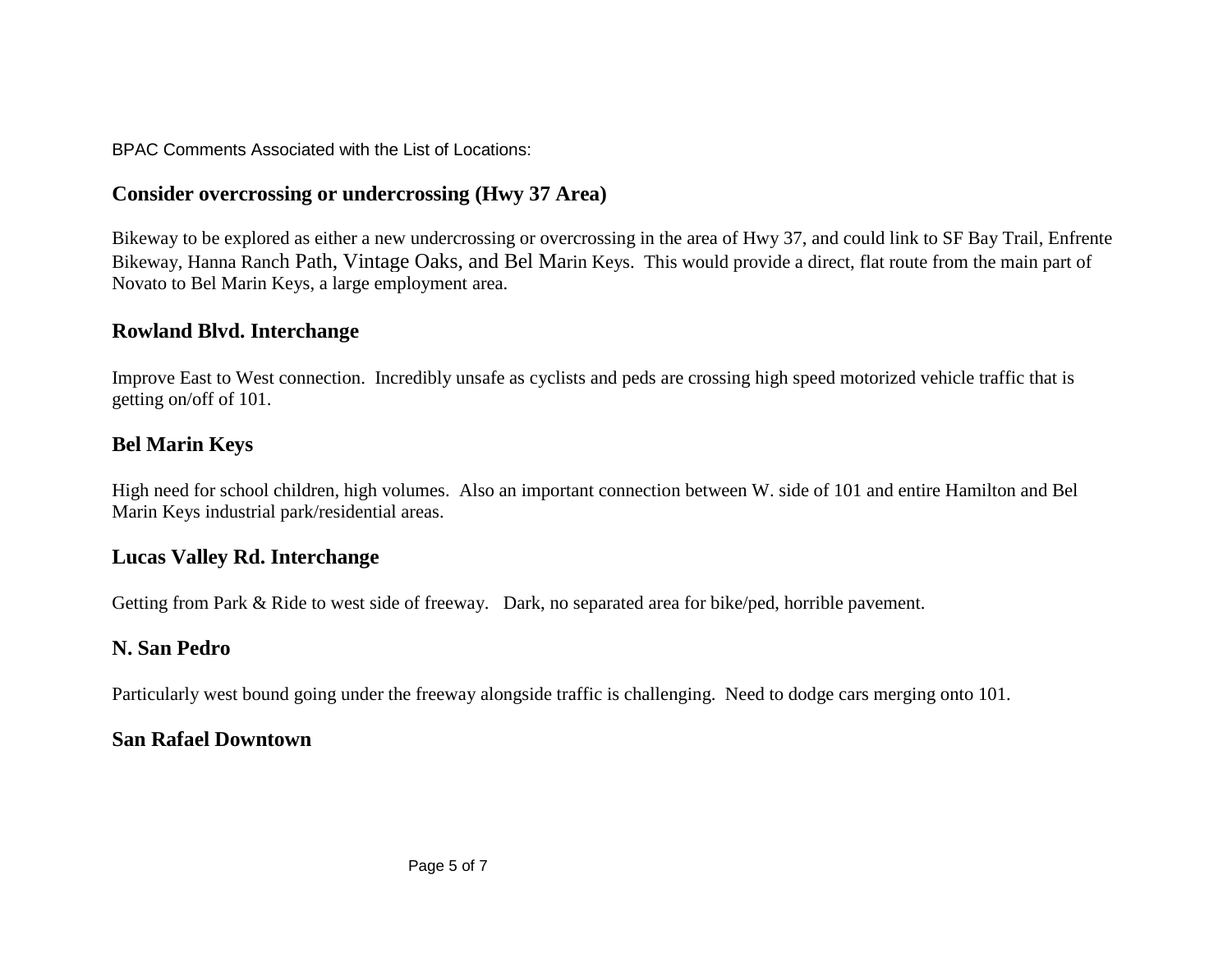Connection from Pt. San Pedro Rd., Grand Ave and Mission, Grand Ave. Bridge south of  $2^{nd}$  St. Mahon Creek Pathway. Bettini Transportation Center, SMART, Lincoln Hill Pathway, and downtown San Rafael. **4th and Tamalpais facility**

Safer facility (look at Class 4) from Grand Ave Bridge to the Tamalpais/Mahon Creek pathway. The route from the park and ride to the west side of the freeway is full of debris; the undercrossing is dark, often flooded and has bad pavement condition. The pathway on the north side is difficult to access, is overgrown and has bad pavement condition.

### **Grand Ave to Tamalpais under the freeway**

Route leading under the freeway to the San Rafael Transit Center is dark and challenging. **Bellam Blvd**

Fast turning vehicles and no safe bike facilities and no alternatives, a lot of kids.

### **580 East Sir Francis Drake**

Improve Connectivity

# **101 Sir Francis Drake**

Confusing and hard to navigate, under the freeway - bike path of travel is hidden. Southbound requires someone to get of a bike and walk. Nearly impossible to get from east to west side of 101. Requires either dodging both on and off merging 101 traffic with no thru separate bike/ped facility. Going from west to east is slightly easier, but requires navigational skills as well as ability to ride on dirt and marginal pavement. This area SHOULD connect the ferry terminal and future SMART station with the west side of 101, but is unusable by most people. The path on the northbound off ramp to SFD has signs saying cyclists must walk bikes. This is true going north and south.

# **Tamalpais Drive in Corte Madera**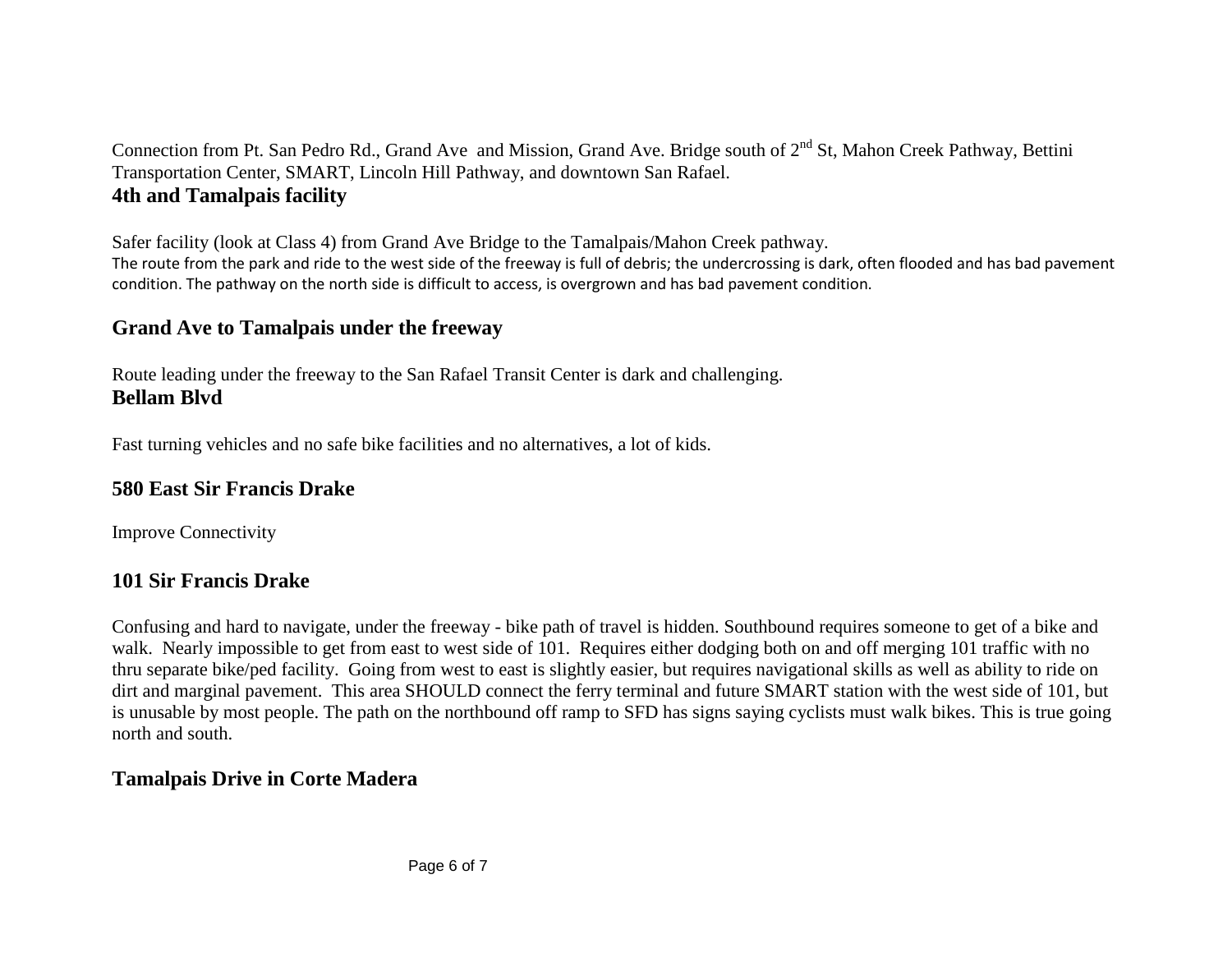Little or no shoulder, high volume, high speed, morning traffic, multiple uncontrolled ramp crossings which pedestrians and bicycle riders must cross to reach bus pads or to cross highway, collision history. NClosest alternative highway crossing is more than 2/3 of a mile away at Wornum.

## **Consider New Crossing to Casa Buena (over Hwy 101) to Paradise Dr-Koch Ln in Corte Madera**

Provides most direction connection between residential neighborhoods than alternatives Creates a pedestrian-bicycle corridor separate from major traffic corridors and avoids traffic at Tamalpais Interchange and Wornum-Redwood Hwy Utilizes existing topography (hill on Casa Buena side) to minimize ramp length.

### **Tiburon Blvd.**

Improve crossing over freeway. Multiple crossings of motor vehicle traffic merging onto/off of 101. Totally unsafe. Also, marginal pavement, especially in uphill (eastbound) direction.

### **TAM Junction**

HIgh volume high speed, collisions. **Alexander Ave offramp 101**

Safer crossing (please review technical options)

#### **7. Adjournment**

The meeting was adjourned at 7:05 p.m.